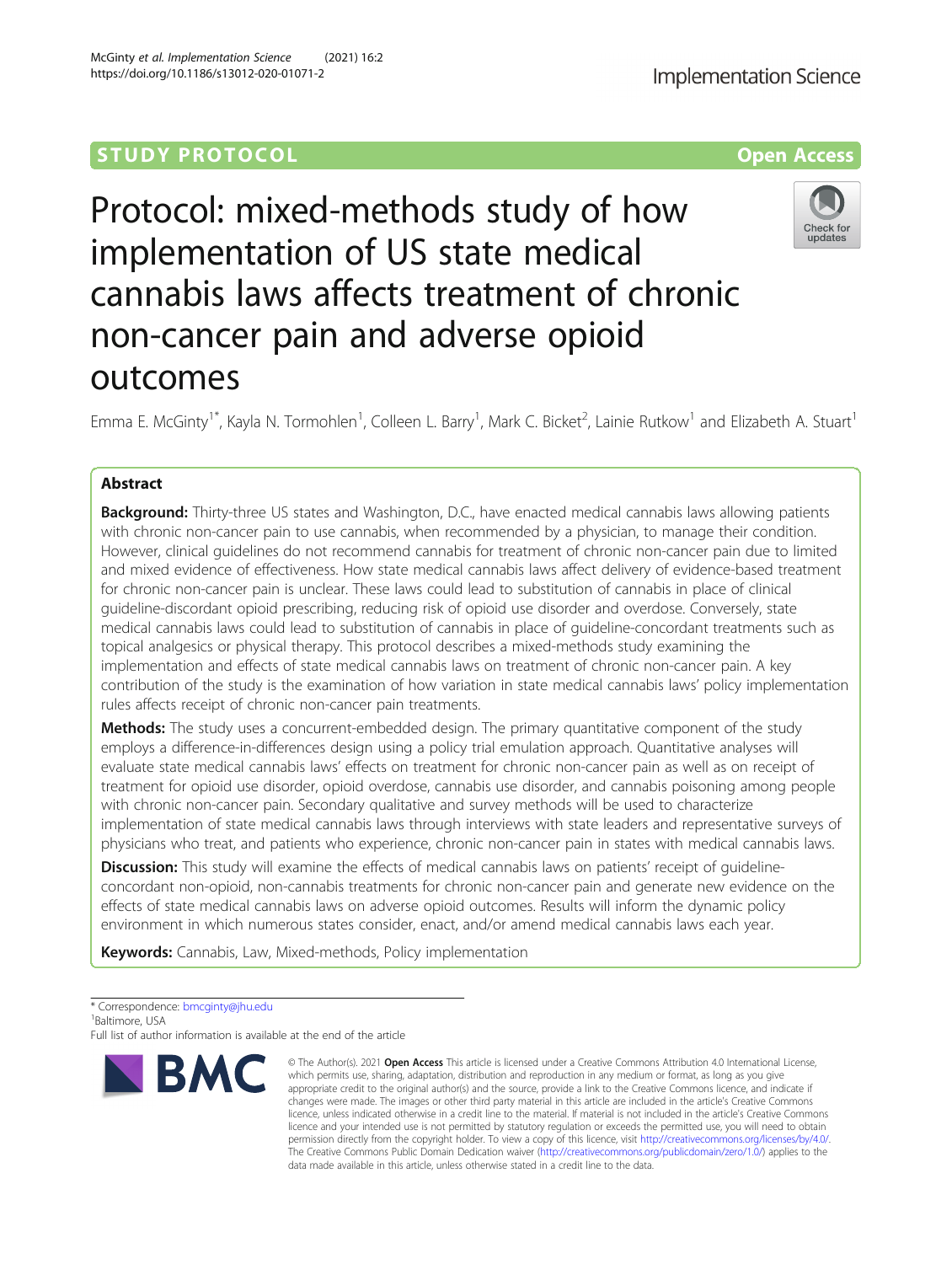## Contributions to the literature

- The majority of policy implementation research focuses on strategies for enacting evidence-based policy. This protocol describes methods for studying how implementation of enacted public policy influences policy effects on health outcomes.
- The study described in this protocol uses quantitative measures of key implementation outcomes—acceptability, adoption, appropriateness, and penetration—in a public policy evaluation context.
- The study described in this protocol describes a strategy for unpacking the "black box" of variation in implementation of a single type of policy (in this case, medical cannabis laws) across multiple states. We use moderation analyses within a difference-in-differences framework to study whether specific policy implementation rules (i.e., law provisions and regulations) moderate laws' effects on outcomes.

## Background

Chronic non-cancer pain, defined as pain stemming from conditions other than cancer that occurs on at least half of days for 6 months or more [\[1](#page-10-0)], affects 20% of US adults aged 18+ and 28% of adults aged 65+ [[2\]](#page-10-0). Cannabis is a potentially effective treatment for chronic non-cancer pain, but evidence is limited and subject to varying interpretations. For example, a 2017 National Academies of Science, Engineering and Medicine (NASEM) report concluded that cannabis is an effective treatment for chronic non-cancer pain in adults [[3\]](#page-10-0), while a 2018 Cochrane review identified no high-quality studies and concluded that the risks of cannabis for chronic non-cancer pain may outweigh the benefits [[4\]](#page-10-0). While patients with chronic noncancer pain are eligible to use cannabis for pain management under all extant US state medical cannabis laws, which are in place in 33 US states and D.C., no clinical guidelines currently recommend cannabis for chronic non-cancer pain.

Since 2016, Centers for Disease Control and Prevention clinical guidelines have recommended non-opioid, non-cannabis treatments such as topical analgesics and physical therapy as the first-line treatments for chronic non-cancer pain [[5\]](#page-10-0). While opioids were a clinically accepted first-line treatment for chronic non-cancer pain from the late 1990s to mid-2010s, current guidelines indicate that the risks of opioid treatment often outweigh the benefits [[5\]](#page-10-0). Opioid prescribing for chronic noncancer pain has played a significant role in the US opioid overdose crisis, which was driven in part by opioid overprescribing [\[6](#page-10-0)]. One study concluded that adults with arthritis, a common chronic pain condition, made up more than half of all adults taking prescribed opioids in 2013 [\[7](#page-10-0)].

Some prior studies suggest that state medical cannabis laws may be associated with reductions in opioid prescribing, opioid use disorder, and opioid overdose  $[8-16]$  $[8-16]$  $[8-16]$ , while others suggest that medical cannabis laws may lead to increased nonmedical opioid use and overdose [[17](#page-11-0), [18](#page-11-0)]. The available research is limited by five key factors, which the study described in this protocol is designed to overcome:

(1) Failure to consider variation in the implementation of state medical cannabis laws

While the majority of policy implementation research has focused on implementation strategies for and barriers and facilitators to enacting evidence-based policy [\[19](#page-11-0)–[26\]](#page-11-0), studying the implementation of enacted public policies is critically important: the degree to which an enacted policy is implemented determines whether and how that policy will affect outcomes. In this study, we focus upon two primary elements of policy implementation: (1) policy implementation rules and (2) policy implementation outcomes.

We define policy implementation rules as statutory provisions or regulations delineating how the policy will be implemented. In the medical cannabis context, examples include rules allowing or disallowing sale of dry-leaf cannabis, the cheapest form, which may increase patient access but also increase risk of diversion to nonmedical use; rules specifying the allowable volume and location of dispensaries; and rules that "medicalize" medical cannabis programs (i.e., align with standard medical practice), for example state rules requiring physicians to undergo specialized training in order to recommend medical cannabis and rules limiting patients to a 30-day supply of medical cannabis [\[27](#page-11-0), [28\]](#page-11-0). Prior studies examining medical cannabis laws' effects on opioid-related outcomes have not accounted for variation in policy implementation rules, which occurs both across and within states over time as state policymakers enact and amend medical cannabis laws. However, research examining state cannabis laws' effects on other outcomes, such as diversion of medical cannabis to nonmedical use, suggests that variation in policy implementation rules contributes to heterogeneous policy effects on outcomes [\[29](#page-11-0)–[31](#page-11-0)].

Implementation outcomes are well defined in the implementation science literature [[32\]](#page-11-0), but are rarely measured in the context of policy implementation; in particular, a recent systematic review identified a dearth of quantitative implementation outcome measures in policy studies [\[33\]](#page-11-0). Our study uses qualitative research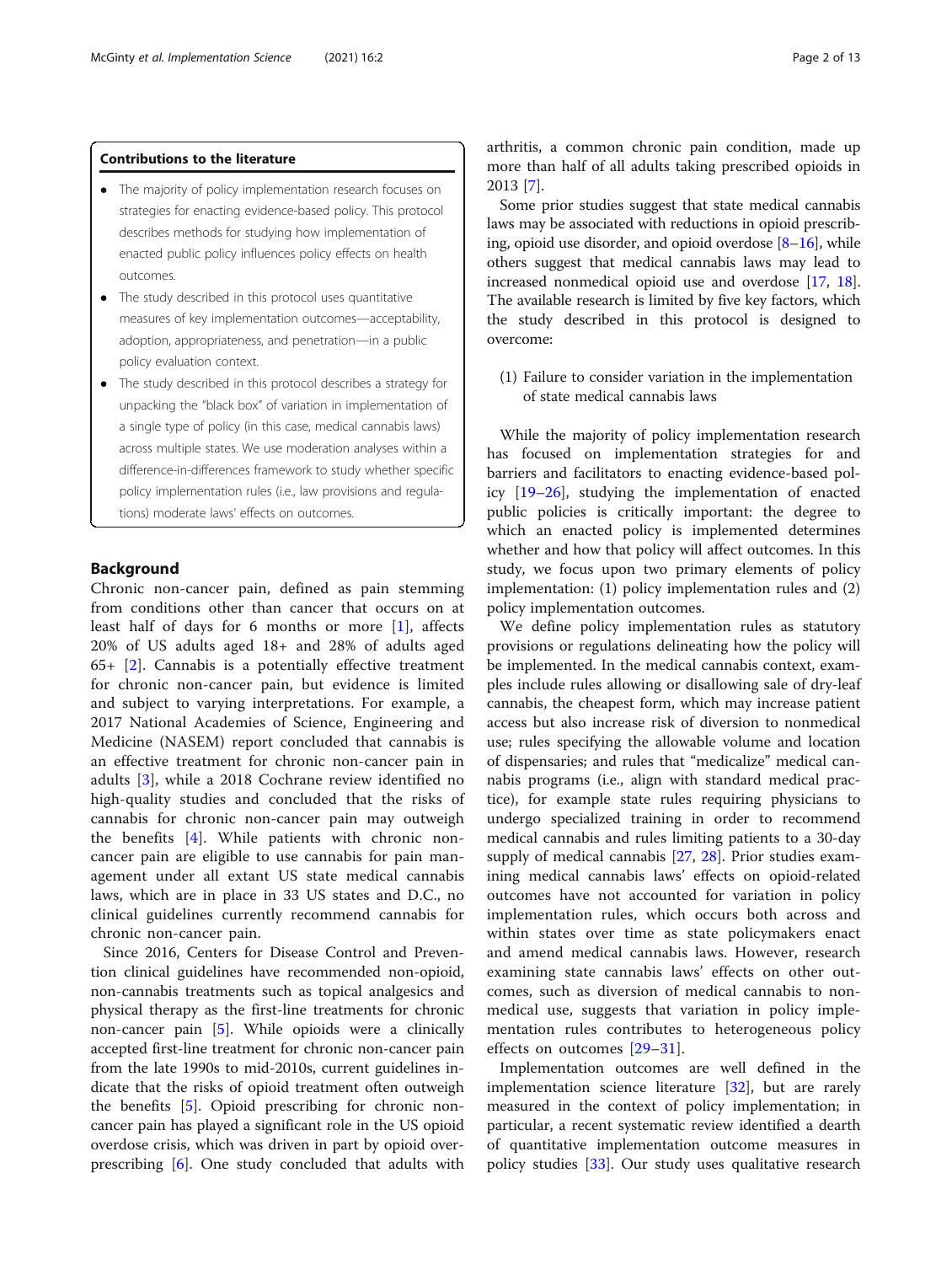to measure Proctor et al.'s eight implementation outcomes [\[32](#page-11-0)] (acceptability, appropriateness, adoption, costs, feasibility, fidelity, penetration, and sustainability) and survey research to measure four implementation outcomes: acceptability, adoption, appropriateness, and penetration. These implementation outcomes are critical to interpreting econometric policy evaluation results; for example, if implementation measures show robust substitution of medical cannabis in place of prescription opioids to treat chronic non-cancer among healthcare providers and patients, this finding strengthens confidence in (hypothetical) econometric policy evaluation findings suggesting that medical cannabis laws were associated with decreases in prescription opioid use.

(2) Lack of triangulation of quantitative econometric analysis results with findings, generated from other data collection methods, on implementation outcomes

No national or state data sources track individual-level medical cannabis use alongside chronic non-cancer pain diagnoses and treatments. In the absence of such data, insurance claims data can be used to examine prescription opioid and other pain treatment use in a longitudinal cohort of chronic pain patients over time; however, cannabis is not covered by insurers and therefore not measurable in these data  $[34, 35]$  $[34, 35]$  $[34, 35]$  $[34, 35]$ . Thus, studies cannot observe patient-level substitution of cannabis in place of prescription opioids or non-opioid treatments (even if such data existed, substitution is not always observable, i.e., when a physician recommends cannabis in a scenario where they would—in the absence of a medical cannabis law—have recommended opioids to a patient not currently using opioids). Given this limitation, the ability to make causal inferences from quantitative policy evaluations is strengthened by triangulation with findings, front other data collection methods, on policy implementation. Large effects of medical cannabis laws on opioid-related outcomes are not plausible in the absence of high acceptability, appropriateness, adoption, and penetration of medical cannabis to manage chronic pain among clinicians treating and patients experiencing chronic non-cancer pain. As noted above, our study uses both qualitative (interview) and quantitative (survey) methods to measure policy implementation alongside a rigorous difference-in-differences quantitative policy evaluation.

## (3) Lack of consideration of important non-opioid outcomes

No studies have examined how state medical cannabis laws influence clinical guideline-concordant treatment for chronic non-cancer pain or how these laws affect

cannabis use disorder and cannabis poisoning among people with chronic non-cancer pain; this study considers these outcomes.

## (4) Lack of individual-level longitudinal cohort studies

This study examines the effects of state medical cannabis laws on opioid prescribing in a longitudinal cohort of individuals over time, in contrast to prior studies using aggregate, state-level cross-sectional data.

## (5) General population samples

Studies associating medical cannabis laws with improved opioid outcomes have explained their results as due to substitution of cannabis in place of opioids for chronic non-cancer pain  $[10-16]$  $[10-16]$  $[10-16]$  $[10-16]$ . But, these studies have used general population samples, which could bias results as people without chronic non-cancer pain in the sample are not expected to be affected by medical cannabis laws but are likely affected by other state laws put in place at or around the same time. State opioid prescribing laws including prescription drug monitoring program (PDMP), pill mill, and acute pain opioid prescribing cap laws—widely adopted in the early-to-mid 2010s [\[36](#page-11-0), [37](#page-11-0)]—do not target patients with chronic noncancer pain, but have been shown to affect receipt of opioid prescriptions in other segments of the US population [[38](#page-11-0)–[48](#page-11-0)]. Studies using general population samples are vulnerable to policy endogeneity, or inability to disentangle the effects of state medical cannabis and opioid prescribing laws. The quantitative policy evaluation study described in this protocol uses a longitudinal cohort of adults with chronic non-cancer pain diagnoses.

#### **Methods**

#### Study aims and hypotheses

## Aim 1

Study aim 1 is to examine the effects of state medical cannabis laws on receipt of clinical guideline-discordant opioid and clinical guideline-concordant non-opioid, non-cannabis treatment among patients with chronic non-cancer pain. We will use difference-in-differences design with a policy trial emulation approach [[49](#page-11-0)] adapted from comparative effectiveness research to identify the comparison group. We expect state medical cannabis laws to reduce receipt of opioid and non-opioid, non-cannabis treatment among patients with low back pain, headache, fibromyalgia, arthritis, and/or neuropathic pain.

## Aim 2

Study aim 2 is to examine the effects of state medical cannabis laws on receipt of treatment for opioid use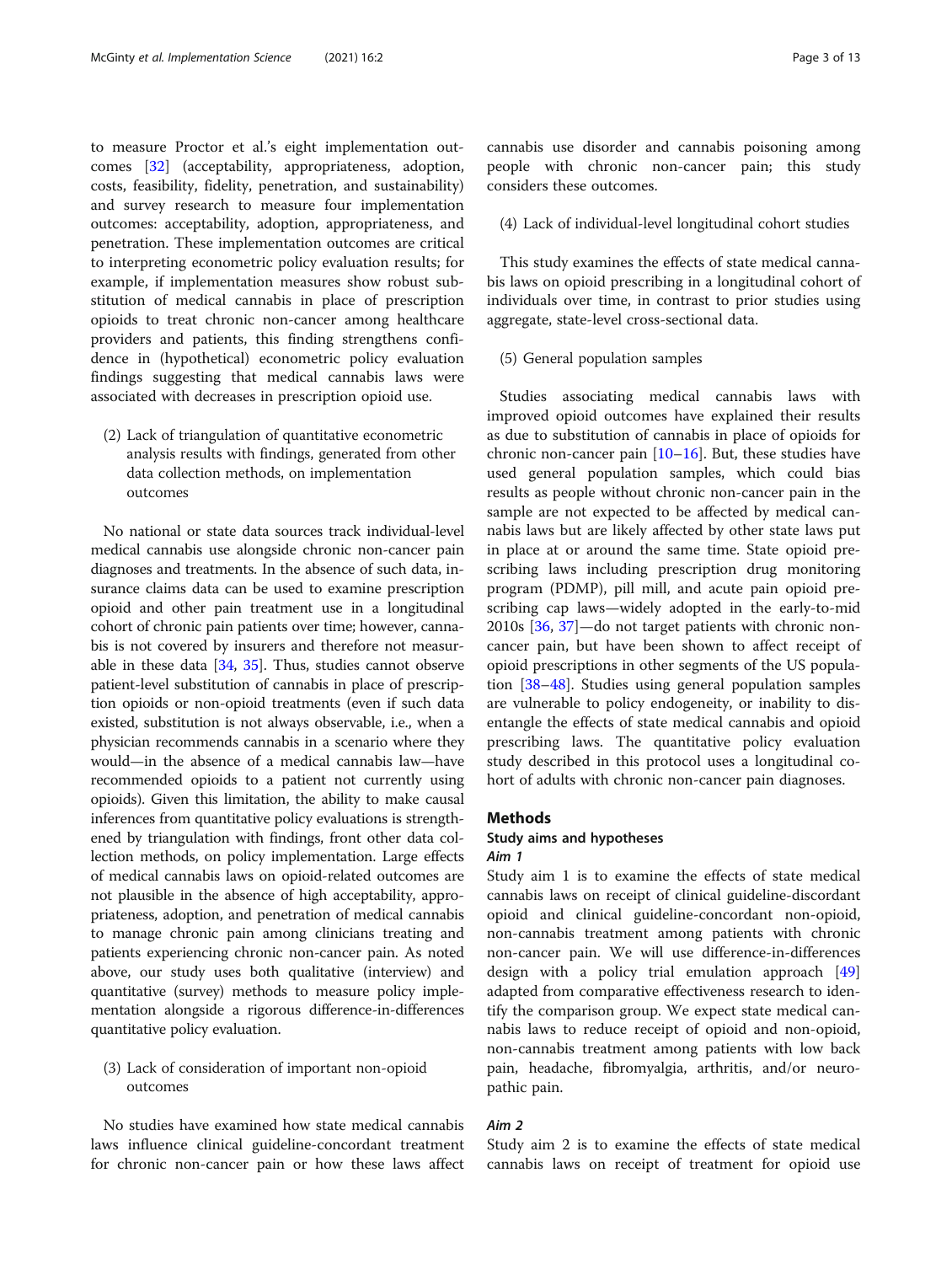<span id="page-3-0"></span>disorder, opioid overdose, cannabis use disorder, and cannabis poisoning among patients with chronic noncancer pain. We will use the same difference-indifferences design with policy trial emulation approach as in aim 1. We expect state medical cannabis laws to decrease utilization for opioid use disorder and opioid overdose and to increase utilization of treatment for cannabis use disorder and cannabis poisoning among patients with low back pain, headache, fibromyalgia, arthritis, and/or neuropathic pain.

## Aim 1–2 hypotheses related to policy implementation rules

In aims  $1-2$ , we will analyze how specific policy implementation rules modify laws' effects on outcomes. Hypotheses pertaining to specific policy implementation rules are shown in Table 1.

#### Aim 3

Study aim 3 is to characterize implementation of state medical cannabis laws for treatment of chronic noncancer pain. Through interviews with state decisionmakers and healthcare system leaders, we will collect in-depth information on leaders' perceptions of Proctor's eight implementation outcomes [\[32](#page-11-0)] as well as characterize key implementation strategies such as

Table 1 Aim 1-2 hypotheses related to state cannabis law implementation rules

#### Hypotheses related to specific state medical cannabis policy implementation rules (aims 1–2)

1. Medicalization: Relative to less medicalized laws, laws with a higher degree of medicalization—shown to decrease medical cannabis program enrollment—will have a lesser effect on aim 1–2 outcomes. 2. Non-specific chronic pain provisions: Laws that include broad "nonspecific" chronic pain qualifying criteria will have greater effects on outcomes relative to laws with narrower criteria, e.g., a requirement of a headache specifically.

3. Dry-leaf provisions: Laws allowing dry-leaf cannabis (the cheapest form) will have greater effects on outcomes.

4. Opioid substitution provisions: Laws with provisions allowing substitution of cannabis for opioid prescriptions will increase the pool of chronic pain patients eligible to use cannabis and have greater effects on outcomes relative to laws without such provisions.

5. Opioid use disorder provisions: Relative to laws without such provisions, laws that make opioid use disorder a qualifying condition will be associated with reduced use of non-cannabis treatment for opioid use disorder and increased treatment utilization for cannabis use disorder and poisoning, among patients with co-occurring chronic pain and opioid use disorder (aim 2 only).

6. Registration fees: Medical cannabis laws implemented without registration fees or with low-income subsidies will have greater effects on outcomes among patients with chronic non-cancer pain, which is disproportionately prevalent in low-income individuals.

7. Dispensary limits: Relative to states with no limits, states with dispensary limits will have lesser effects on outcomes.

8. Local dispensary prohibitions: Laws' effects on outcomes will be stronger when localities allow dispensaries.

9. Dispensary proximity: Medical cannabis laws' effects will be stronger among patients who live near a dispensary.

10. Physician proximity: Laws' effects will be stronger among patients who live near a physician registered to recommend cannabis to patients.

presence of state initiatives designed to support use of medical cannabis for treatment of chronic noncancer pain and healthcare system policies related to medical cannabis treatment.

#### Aim 4

Study aim 4 is to characterize physician and patient perspectives of state medical cannabis laws as they pertain to the treatment of chronic non-cancer pain and to quantitatively measure four implementation outcomes: acceptability, appropriateness, adoption, and penetration. Through representative surveys of physicians and chronic pain patients in states with medical cannabis laws, we will examine perceived acceptability and appropriateness of medical cannabis for treatment of chronic non-cancer pain; the proportion of physicians who recommend medical cannabis to chronic non-cancer patients, refer patients to a recommending physician, or recommend against medical cannabis for chronic non-cancer pain management; and the proportion of people with chronic non-cancer pain who report using medical cannabis for pain management. Surveys will also measure barriers and facilitators to the use of cannabis for chronic non-cancer pain. Stratified analyses will explore whether relevant attitudes, for example patient perceptions of medical cannabis access, differ depending upon the policy implementation rules of the medical cannabis law in respondents' state of practice (physicians) or residence (patients).

## Study design

The study uses a concurrent-embedded design [\[50\]](#page-11-0), in which one primary method (difference-in-differences analyses, aims 1–2) guides the research, and secondary qualitative (aim 3) and survey (aim 4) methods play a supportive role. Aims 1–3 begin concurrently. Aim 3 interview results will inform aim 4 survey development; aim 4 will be conducted concurrently with the later phases of aims 1–2.

The study sample includes 32 states: 17 control states without medical cannabis laws (AL, GA, ID, IN, IA, KS, KY, MS, NE, NC, SC, SD, TN, TX, VA, WI, WY) and 15 intervention states that enacted medical cannabis laws in 2012 or later and do not have recreational cannabis laws (AR, CT, FL, LA, MD, MN, MO, NH, NY, ND, OH, OK, PA, UT, WV). We excluded states that enacted medical cannabis laws prior to 2012 due to concern about recall bias in aim 3 and excluded states that have enacted both medical and recreational cannabis laws since 2012 due to our study's focus on medical cannabis laws; recreational cannabis laws could lead people to "self-medicate" with cannabis obtained through recreational channels and contaminate aim 1–2 quantitative analyses.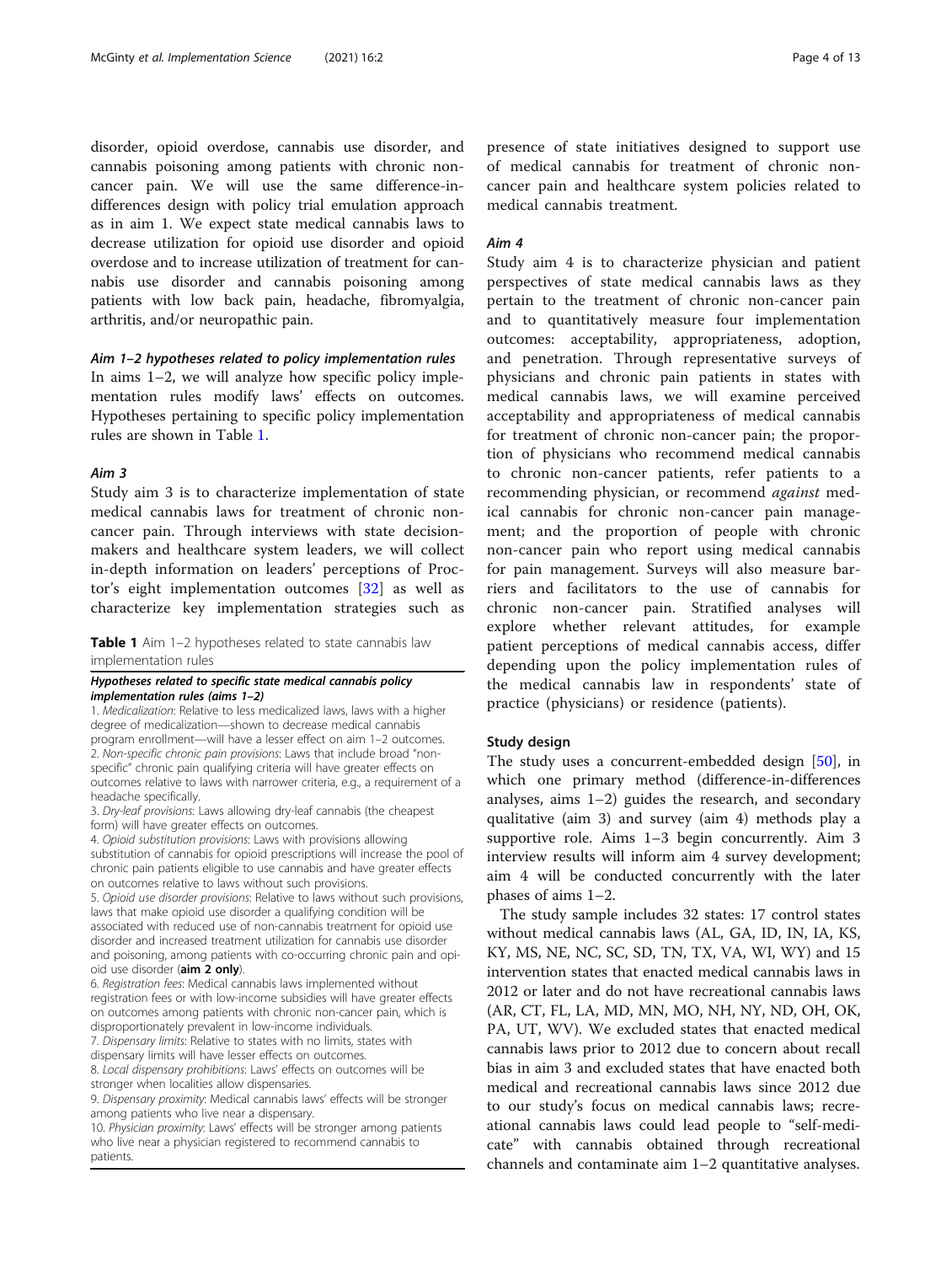## Study period

The study period for the overarching study is 2009– 2022, a period chosen to include 3 years of pre-law data for the states with the earliest (2012) medical cannabis law enactment dates in the sample. In quantitative aims 1–2, each of the 15 intervention states with medical cannabis laws will have a unique 7-year study period, with 3 years of data pre- and 4 years of data post-law. The rationale for this approach is that it is critical to examine the effects of state medical cannabis laws among continuous cohorts of patients with chronic non-cancer pain in order to attribute observed effects to medical cannabis laws as opposed to the changing composition of the study sample. But, requiring continuous presence of individuals in the aims 1–2, insurance claims data across the entire time period would substantially reduce sample size; we therefore will only require continuous enrollment for the 7-year study period relevant for each state. Aim 3 qualitative interviews will seek to characterize implementation timing, barriers, and strategies from the date a state's law was enacted through the time interviews are conducted in 2021/2022. Aim 4 surveys will characterize physicians' and patients' attitudes and behaviors at the time the surveys are fielded in 2022.

## Data sources

## Aim 1–2 state medical cannabis law data

Our study team assembled a longitudinal state medical cannabis law database using legal research and legislative history techniques, including full-text searches of the Westlaw database and identification of state session laws and regulatory materials. The longitudinal database includes each law's effective date, date the first dispensary opened, and time-varying measures of the policy implementation rules of interest (see Table [1](#page-3-0)). For quality control purposes, we compared our findings with publicly available materials compiled by the Prescription Drug Abuse Policy System [\[35](#page-11-0)] and the National Conference on State Legislatures [\[34](#page-11-0)]. When we found inconsistences between our results and these materials, we consulted the text of the relevant law and sought clarification from legal experts in the relevant state.

## Aim 1–2 administrative insurance claims data

Aims 1–2 will use Medicare and OptumLabs Data Warehouse administrative claims. The Medicare data includes inpatient, emergency department, outpatient, and prescription drug insurance claims for the approximately 34 million adults aged 65+ and nine million adults aged 18–64—who qualify for Medicare coverage by virtue of disability—covered by fee-for-service Medicare each year [\[51](#page-11-0), [52\]](#page-11-0). The OptumLabs data used for this study include inpatient, emergency department, outpatient, and prescription drug insurance claims for approximately 30 million privately insured adults aged 18–64. Both data sources include data from all 50 US states. Information in these two claims data sources includes diagnosis codes; procedure codes; type, dose, and duration of prescriptions; and service dates, allowing for identification of individuals diagnosed with one of the five chronic non-cancer pain conditions of interest and the pharmacologic and non-pharmacologic pain treatments they receive. Unique patient identifiers allow tracking of individuals over time and across treatment settings. Patient demographic information includes age, sex, state, and five-digit zip-code of residence. Unique provider identifiers allow tracking of providers over time. Provider characteristics include specialty and treatment setting.

#### Aim 3 qualitative interview data

Aim 3 qualitative data will be collected through semistructured interviews with key state policy and healthcare system leaders in the 15 intervention states. The guide will include three cross-cutting domains relevant for both groups of interviewees: (1) perceptions of policy implementation rules; (2) perceived barriers and facilitators to implementation of state medical cannabis laws for the treatment of chronic non-cancer pain; and (3) perceptions of Proctor's eight implementation outcomes [[32\]](#page-11-0) in the context of medical cannabis law implementation for chronic non-cancer pain. The interview guide for state policy leaders will include two additional domains focused on (a) eliciting leaders' perceptions of factors influencing the design of medical cannabis policy implementation rules and (b) characterizing state medical cannabis law implementation initiatives. The interview guide for state healthcare system leaders will include two domains in addition to the cross-cutting domains above, which will focus on (a) healthcare system leaders' perceptions of how their state's medical cannabis law has influenced treatment of chronic non-cancer pain and (b) characterizing healthcare system policies or other initiatives related to medical cannabis.

The interview guide will be developed by the study team and refined based on feedback from the study's advisory board, which includes national and state experts in pain management, medical cannabis, addiction medicine, and drug policy. Videoconference interviews will be conducted by a single master's-level study team member trained in qualitative interviewing techniques. Table [2](#page-5-0) delineates our qualitative research design within the Consolidated Criteria for Reporting Qualitative Studies (COREQ) framework [[53](#page-11-0)], including additional details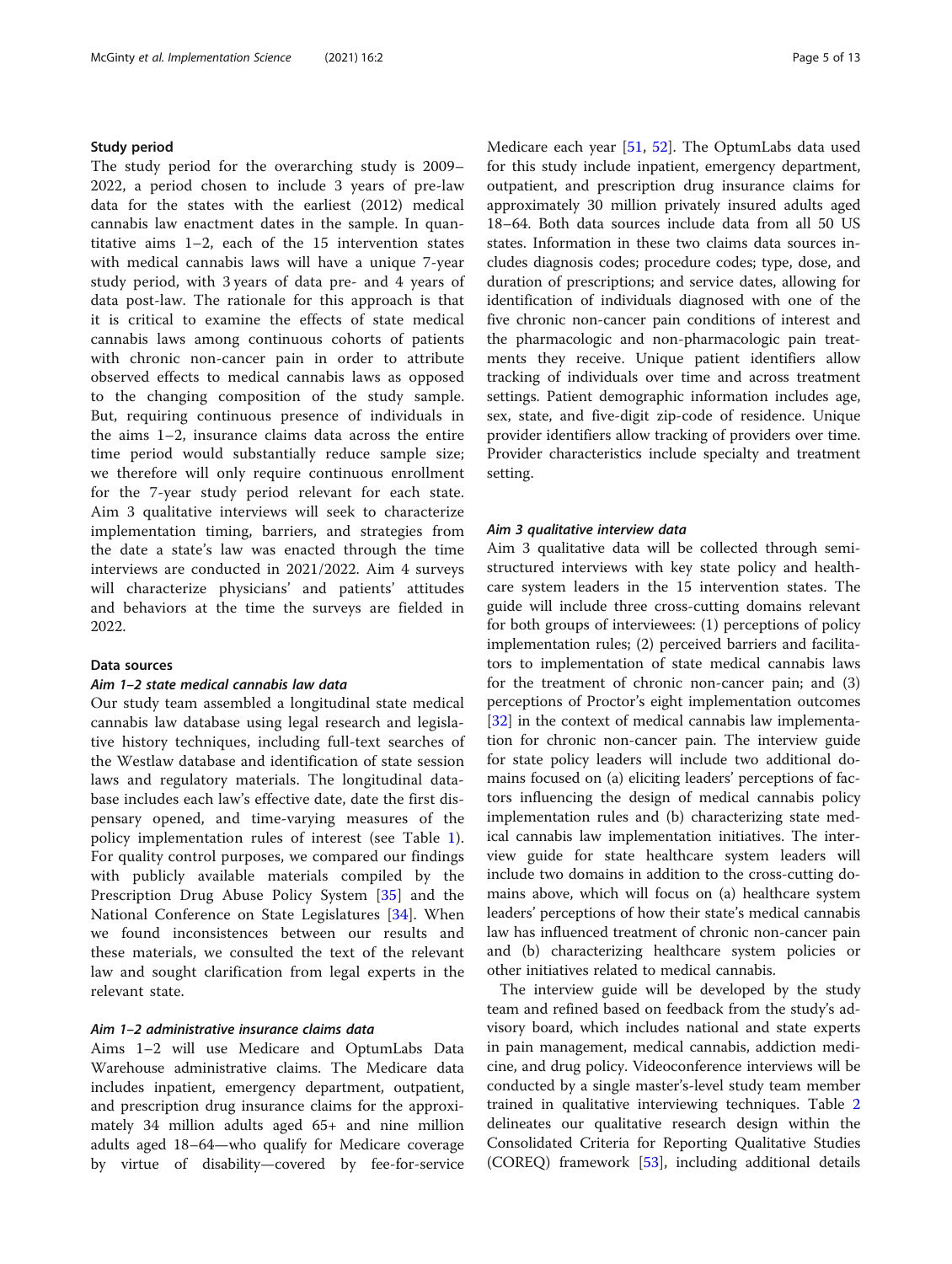## <span id="page-5-0"></span>Table 2 Qualitative study design

Research team and reflexivity

| Personal characteristics                    |                                                                                                                                                                                                                            |  |
|---------------------------------------------|----------------------------------------------------------------------------------------------------------------------------------------------------------------------------------------------------------------------------|--|
| 1. Interviewer/facilitator                  | All interviews will be conducted by the same member of the study team.                                                                                                                                                     |  |
| 2. Credentials                              | The interviewer will be a masters-level trained research assistant.                                                                                                                                                        |  |
| 3. Occupation                               | The interviewer will be employed full-time as a research assistant.                                                                                                                                                        |  |
| 4. Gender                                   | The interviewer will be female.                                                                                                                                                                                            |  |
| 5. Experience and training                  | The interviewer will have experience participating in qualitative research studies and will be supervised by the<br>study PI, who has extensive training and experience conducting qualitative research.                   |  |
| Relationship with participants              |                                                                                                                                                                                                                            |  |
| 6. Relationship established                 | Potential interviewees will be contacted with a standardized recruitment email to introduce the study and the<br>interviewer and to request their participation.                                                           |  |
| interviewer                                 | 7. Participant knowledge of the The recruitment email will explain the study goals and why the interviewer is interested in conducting this<br>research. This information will be reviewed at the start of each interview. |  |
| 8. Interviewer characteristics              | The recruitment email will provide information about the research team, including the interviewer. This<br>information will be reviewed at the start of each interview.                                                    |  |
| Study design                                |                                                                                                                                                                                                                            |  |
| Theoretical Framework                       |                                                                                                                                                                                                                            |  |
| 9. Methodological orientation<br>and theory | The qualitative portion of the study will use a content analysis approach.                                                                                                                                                 |  |
| Participant Selection                       |                                                                                                                                                                                                                            |  |
| 10. Sampling                                | Potential interviewees will be selected based on their legally established responsibilities relative to the state law(s)<br>of interest.                                                                                   |  |
| 11. Method of approach                      | Potential interviewees will be approached with a standardized recruitment email.                                                                                                                                           |  |
| 12. Sample size                             | We anticipate conducting 3-5 interviews in each of the 15 intervention states.                                                                                                                                             |  |
| 13. Non-participation                       | We will document any reasons provided by those who decline to participate as well as any individuals who do<br>not respond to our recruitment email.                                                                       |  |
| Setting                                     |                                                                                                                                                                                                                            |  |
| 14. Setting of data collection              | Data will be collected via interviews conducted by telephone or videoconference.                                                                                                                                           |  |
| 15. Presence of non-<br>participants        | We anticipate that the interviewer and interviewee will be the only individuals present.                                                                                                                                   |  |
| 16. Description of sample                   | The sample will include key implementation leaders for the law(s) of interest in each of 15 intervention states.                                                                                                           |  |
| Data collection                             |                                                                                                                                                                                                                            |  |
| 17. Interview guide                         | The interview guide will be developed by the study team and shared with an advisory board for feedback. It will<br>be pilot tested and refined before data collection begins.                                              |  |
| 18. Repeat interviews                       | We will conduct repeat member-checking interviews with a random sample of 20–30 interviewees.                                                                                                                              |  |
| 19. Audio/visual recording                  | Once permission is granted, videoconference interviews will be recorded.                                                                                                                                                   |  |
| 20. Field notes                             | The interviewer will draft summary notes immediately after concluding each interview.                                                                                                                                      |  |
| 21. Duration                                | We anticipate that interviews will last no more than 60 min.                                                                                                                                                               |  |
| 22. Data saturation                         | The study team will convene on a regular basis to review interview data and determine when data saturation is<br>reached.                                                                                                  |  |
| 23. Transcripts returned                    | We do not plan on returning transcripts to interviewees. Based on the straightforward nature of our questions<br>and prior research with similar types of interviewees, we do not anticipate that this will be necessary.  |  |
| Analysis and findings                       |                                                                                                                                                                                                                            |  |
| Data analysis                               |                                                                                                                                                                                                                            |  |
| 24. Number of data coders                   | We plan to have two coders pilot a sub-sample of transcripts. Once discrepancies are resolved and the codebook<br>is finalized, the full set of transcripts will be coded by one individual.                               |  |
|                                             |                                                                                                                                                                                                                            |  |

25. Description of the coding tree We plan to develop a coding tree (i.e., codebook) based on a review of the literature, a priori knowledge within the study team, and summary notes from interviews. We will also share a draft codebook with our advisory board for feedback.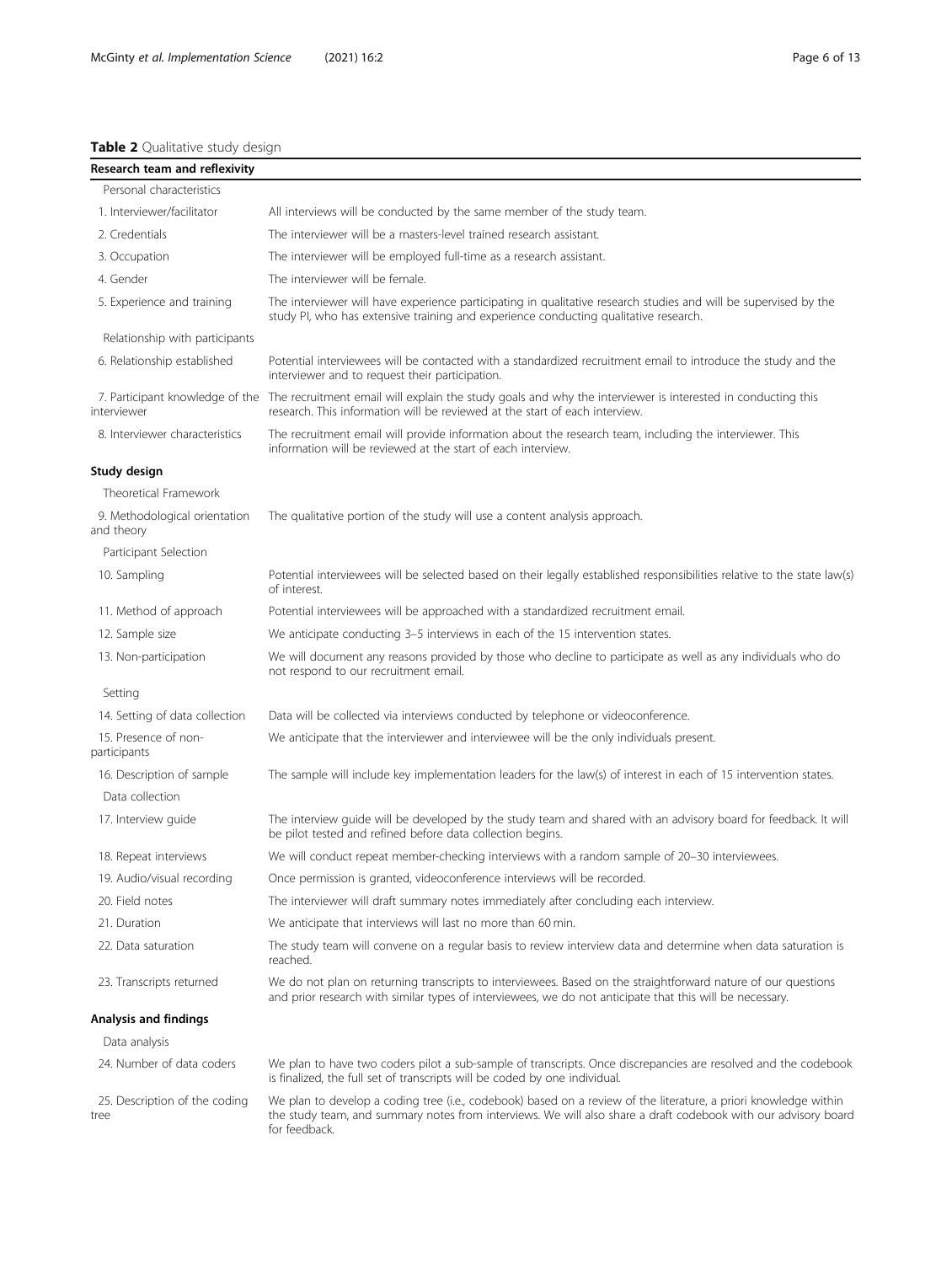| Research team and reflexivity       |                                                                                                                                                                                                                                                       |  |  |  |
|-------------------------------------|-------------------------------------------------------------------------------------------------------------------------------------------------------------------------------------------------------------------------------------------------------|--|--|--|
| 26. Derivation of themes            | Themes will be derived once data have been coded. Preliminary themes may be identified based on discussions<br>with the interviewer and review of field notes.                                                                                        |  |  |  |
| 27. Software                        | We plan to use NVivo qualitative research software.                                                                                                                                                                                                   |  |  |  |
| 28. Participant checking            | A bulleted list of key findings will be shared with participants once data have been coded and analyzed.                                                                                                                                              |  |  |  |
| Reporting                           |                                                                                                                                                                                                                                                       |  |  |  |
| 29. Quotations presented            | Quotations from interviews will be used to present findings, and they will be accompanied by an interviewee<br>identification number.                                                                                                                 |  |  |  |
| 30. Data and findings<br>consistent | Our planned use of quotations will allow for assessment of consistency between our data and findings. We will<br>also create supplemental tables with additional quotations to share as much information as possible when<br>presenting our findings. |  |  |  |
| 31. Clarity of major themes         | We plan to use sub-headings listing our major themes to promote clarity when writing up our findings.                                                                                                                                                 |  |  |  |
| 32. Clarify of minor themes         | We plan to provide quotations from interviewees who raised minor themes or shared information contrary to<br>findings of our major themes.                                                                                                            |  |  |  |

regarding interview guide development and data collection.

## Aim 4 survey data

Aim 4 data will be collected through surveys of representative samples of three groups: (1) all primary care and pain specialist physicians, (2) primary care and pain specialist physicians registered to recommend medical cannabis in their state, and (3) people with chronic non-cancer pain in the 15 intervention states. Physician surveys will be administered by the study team using a multi-contact, mixed-mode strategy following an adapted Dillman tailored design method [\[54\]](#page-11-0), which includes three email survey waves and three postal survey waves. Patient surveys, which will be administered by NORC using their nationally representative AmeriSpeak panel, will be conducted by telephone or online, depending upon AmeriSpeak panel members' preference [\[55\]](#page-11-0). Survey domains and item development will be informed by aim 3 interview results. See the measures section below for preliminary domains. Table [3](#page-7-0) characterizes our survey research design within the Survey Reporting Guideline (SURGE) framework [\[56](#page-11-0)], including additional details regarding survey development and data collection.

## Study sample

The aim 1–2 study sample will include individuals continuously enrolled in Medicare or private insurance for their state's 7-year study period and individuals in control states who are continuously enrolled for the same 7 year periods as the intervention states. The sample includes people were diagnosed with a chronic noncancer pain condition—low back pain, fibromyalgia, chronic headaches, arthritis, or neuropathic pain—during the study period.

The aim 3 study sample will include key state policy and healthcare system leaders in the 15 intervention states. We will begin by interviewing (1) the individual with primary responsibility, as determined by statute, for implementation of the state's medical cannabis law, and (2) the Chief Medical Officers of two large integrated healthcare systems in each state (when more than two exist, we will select one in an urban area and one in a rural area, if possible). Additional interviewees will be identified through purposive snowball sampling [\[57](#page-11-0)]. Interviewees will receive a standard recruitment email explaining the study aims and inviting them to participate in the study. We plan to conduct interviews with 3–4 policy leaders and 3–4 healthcare system leaders in each intervention state.

In aim 4, we will survey three samples. First, we will survey a random sample of 2000 primary care physicians and 2000 pain specialist physicians practicing in the 15 intervention states. The sample will be drawn from the National Provider Plan and Provider Enumeration System (NPPES), a Centers for Medicare and Medicaid Services (CMS) physician database. Second, we will survey 2000 primary care physicians and 2000 pain specialist physicians registered to recommend medical cannabis in the 10 intervention states that require physicians to register with the state in order to recommend cannabis to patients. The sample will be drawn from state databases obtained by our study team. Third, we will survey a representative sample of 1500 people with chronic non-cancer pain in the 15 intervention states using the NORC AmeriSpeak panel [[55](#page-11-0)], a nationally representative, probability-based survey panel. We will identify people with chronic non-cancer pain using the National Health Interview Survey metric on national prevalence [[2\]](#page-10-0).

## Measures

Aim 1–2 independent variables are dichotomous indicators of medical cannabis laws that will "turn on" (from 0 to 1) in the first full year the law is implemented. Aim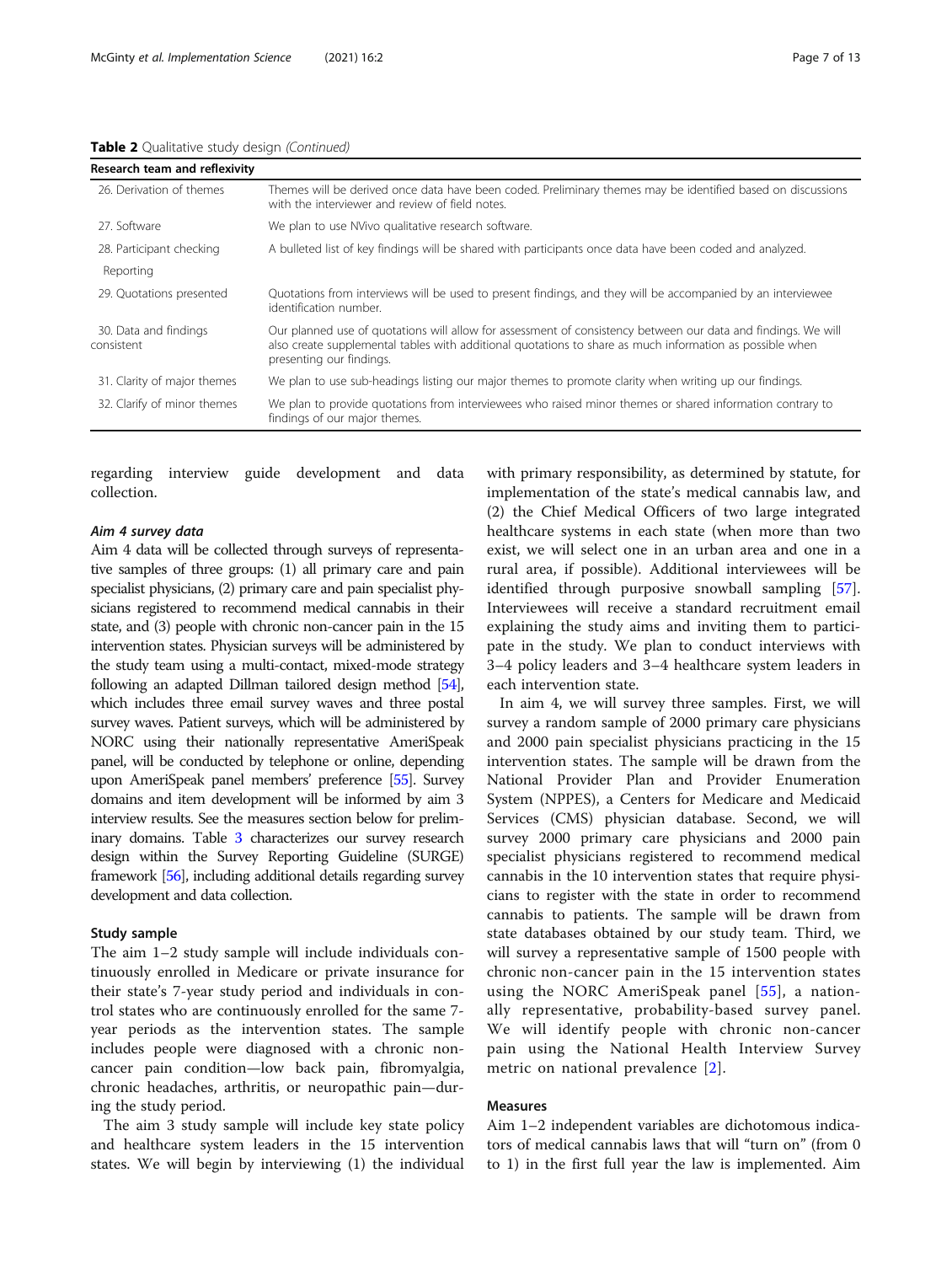## <span id="page-7-0"></span>Table 3 Survey research design

|                                    | Survey 1: All primary care and pain<br>specialist physicians in intervention<br>states                                                                                                                                                                                                                                                                         | Survey 2: Primary care and pain<br>specialist physicians registered to<br>recommend cannabis to patients                                                                                                                                                                                                            | Survey 3: People with chronic non-<br>cancer pain                                                                                                             |  |  |
|------------------------------------|----------------------------------------------------------------------------------------------------------------------------------------------------------------------------------------------------------------------------------------------------------------------------------------------------------------------------------------------------------------|---------------------------------------------------------------------------------------------------------------------------------------------------------------------------------------------------------------------------------------------------------------------------------------------------------------------|---------------------------------------------------------------------------------------------------------------------------------------------------------------|--|--|
| Survey administration              |                                                                                                                                                                                                                                                                                                                                                                |                                                                                                                                                                                                                                                                                                                     |                                                                                                                                                               |  |  |
| administration                     | 33. Questionnaire Mixed-mode email/postal survey                                                                                                                                                                                                                                                                                                               | Online survey fielded by AmeriSpeak.<br>Panel members can choose either web or<br>telephone survey administration.                                                                                                                                                                                                  |                                                                                                                                                               |  |  |
| 34. Dates of data<br>collection    | Anticipated January-June 2022                                                                                                                                                                                                                                                                                                                                  | Anticipated May-June 2022                                                                                                                                                                                                                                                                                           |                                                                                                                                                               |  |  |
| 35. Number and<br>types of contact | Up to 8 contacts: introductory letter delivered by email and post; email survey<br>waves 1-3; postal survey waves 1-2; reminder postcard; postal survey wave 3.<br>Once a physician responds to the survey, they will not receive further contact.                                                                                                             | Up to 10 contacts; email or telephone<br>follow-ups to non-responders depending<br>on preferred mode of administration.                                                                                                                                                                                             |                                                                                                                                                               |  |  |
| 36. Data entry                     | Email survey responses will be captured directly in an electronic database. Postal<br>survey responses will be double-entered into an electronic database by two<br>research team members; discrepancies will be identified and reconciled.                                                                                                                    | Web survey responses will be captured<br>directly in an electronic database.<br>Telephone responses will be entered into<br>an electronic database by AmeriSpeak<br>staff.                                                                                                                                          |                                                                                                                                                               |  |  |
| Sample selection                   |                                                                                                                                                                                                                                                                                                                                                                |                                                                                                                                                                                                                                                                                                                     |                                                                                                                                                               |  |  |
| 37. Sample frame                   | Primary care and pain specialist<br>physicians in the National Provider Plan<br>and Enumeration System (NPPES), a<br>physician database maintained by the<br>Centers for Medicare and Medicaid<br>Services (CMS).                                                                                                                                              | Primary care and pain specialist<br>physicians registered to recommend<br>medical cannabis in the 10 study states<br>with medical cannabis laws that require<br>physicians to register with the state in<br>order to recommend cannabis to<br>patients.                                                             | NORC's AmeriSpeak Panel of ≈35,000<br>adults aged 18+.                                                                                                        |  |  |
| 38. Sample size<br>calculation     | Sample sizes were determined based on a margin of error calculation showing that with the expected number of completed<br>surveys ( $N \approx 1000$ for all three surveys), results would have a margin of error of 2-3 percentage points.                                                                                                                    |                                                                                                                                                                                                                                                                                                                     |                                                                                                                                                               |  |  |
| 39.                                | The NPPES sample frame includes all<br>Representativeness US physicians who bill government<br>and commercial insurers.                                                                                                                                                                                                                                        | The sample frame includes all<br>physicians registered in their state to<br>recommend cannabis.                                                                                                                                                                                                                     | The AmeriSpeak panel is sourced from<br>NORC's area probability sample and from a<br>US Postal Service address-based sample<br>covering 97% of US households. |  |  |
| 40. Method of<br>sample selection  | Simple random sample                                                                                                                                                                                                                                                                                                                                           |                                                                                                                                                                                                                                                                                                                     |                                                                                                                                                               |  |  |
| 41. Sample size                    | $N = 2000$ fielded surveys; expected response rate 50%, for $N \approx 1000$<br>completed surveys.                                                                                                                                                                                                                                                             | $N = 1500$ fielded surveys; expected response<br>rate 70%, for $N \approx 1000$                                                                                                                                                                                                                                     |                                                                                                                                                               |  |  |
| <b>Survey instrument</b>           |                                                                                                                                                                                                                                                                                                                                                                |                                                                                                                                                                                                                                                                                                                     |                                                                                                                                                               |  |  |
| 42. Instrument<br>development      | The research team will develop domains and preliminary items based on the research questions and on the results of aim<br>3 qualitative interviews. We will use items with established reliability and validity when available, and conduct cognitive<br>interviewing with convenience samples of physicians and patients to support development of new items. |                                                                                                                                                                                                                                                                                                                     |                                                                                                                                                               |  |  |
| 43. Pre-testing                    | The study team will pre-test each survey with $\approx$ 25 physicians                                                                                                                                                                                                                                                                                          | NORC will pre-test the survey with ≈25 Amer-<br>iSpeak panelists.                                                                                                                                                                                                                                                   |                                                                                                                                                               |  |  |
| 44. Reliability<br>and validity    | exploratory factor analysis to assess reliability of items within domains.                                                                                                                                                                                                                                                                                     | In addition to using established items when available and conducting cognitive interviewing as noted above, we will conduct                                                                                                                                                                                         |                                                                                                                                                               |  |  |
| 45. Scoring<br>methods             | We will examine the distribution of responses to each survey item using descriptive statistics.                                                                                                                                                                                                                                                                |                                                                                                                                                                                                                                                                                                                     |                                                                                                                                                               |  |  |
| Response rates                     |                                                                                                                                                                                                                                                                                                                                                                |                                                                                                                                                                                                                                                                                                                     |                                                                                                                                                               |  |  |
| 46. Response<br>rate calculation   | Response rate will be calculated as the proportion of eligible physicians who<br>complete the survey.                                                                                                                                                                                                                                                          | Completion rate will be calculated as the<br>proportion of AmeriSpeak panelists selected<br>for the survey who complete the survey.<br>Response rate will be calculated to<br>incorporate the panel recruitment rate as well<br>as the completion rate per AAPOR guidelines<br>for probability-based panel surveys. |                                                                                                                                                               |  |  |
|                                    |                                                                                                                                                                                                                                                                                                                                                                |                                                                                                                                                                                                                                                                                                                     |                                                                                                                                                               |  |  |

47. Nonresponse For all surveys, we will assess whether measured characteristics differ among respondents versus non-respondents. Survey weights will adjust for differential response.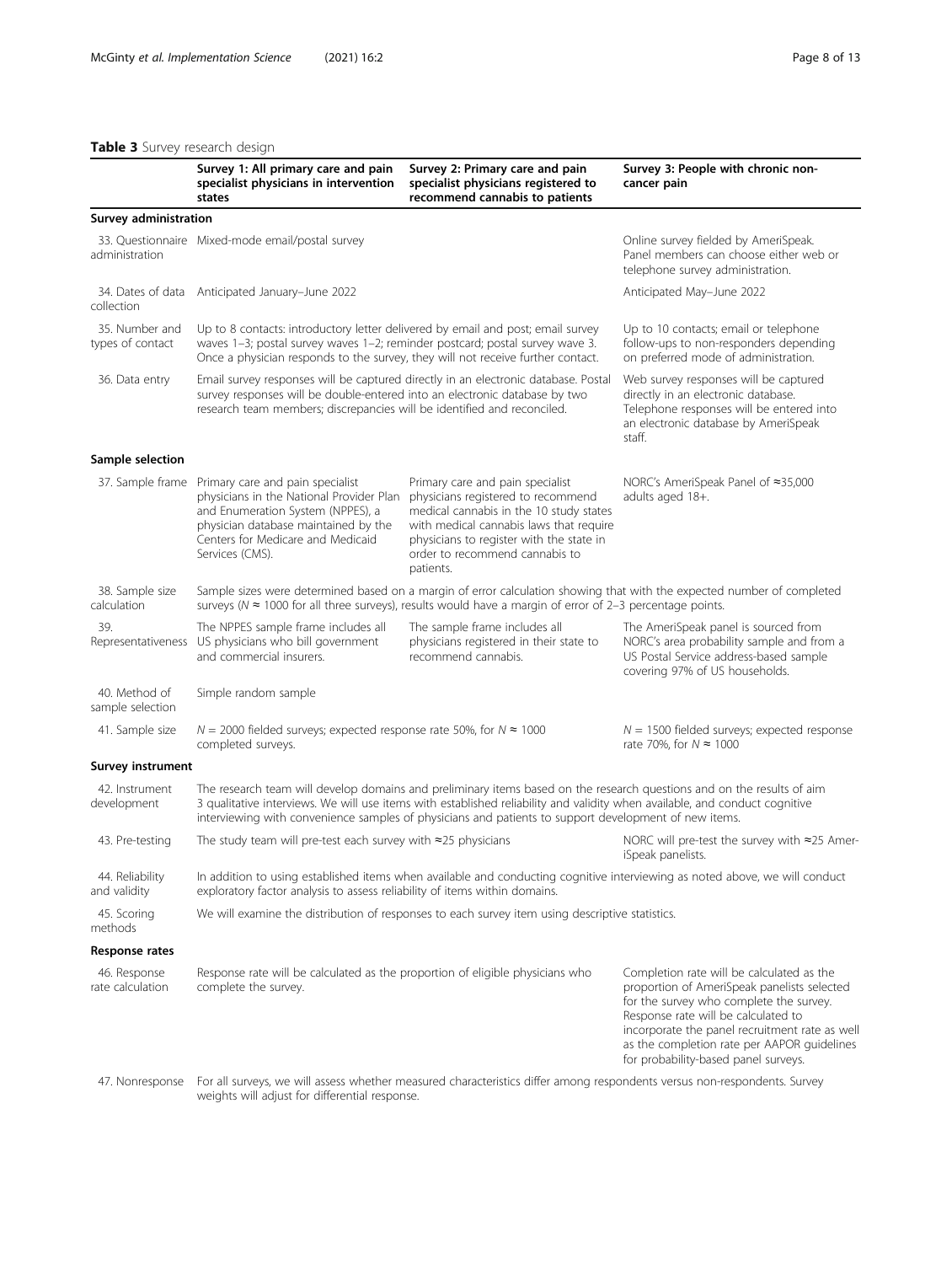#### Table 3 Survey research design (Continued)

|                                  | Survey 1: All primary care and pain<br>specialist physicians in intervention<br>states | Survey 2: Primary care and pain<br>specialist physicians registered to<br>recommend cannabis to patients | Survey 3: People with chronic non-<br>cancer pain |  |  |
|----------------------------------|----------------------------------------------------------------------------------------|----------------------------------------------------------------------------------------------------------|---------------------------------------------------|--|--|
| Reporting                        |                                                                                        |                                                                                                          |                                                   |  |  |
| 48. Alignment<br>with objectives | Results reporting will align with study aims.                                          |                                                                                                          |                                                   |  |  |
| 49. Sub-group<br>results         | Sub-group analyses will align with study aims and sub-group Ns will be reported.       |                                                                                                          |                                                   |  |  |

1–2 effect modifiers, or "moderators," are dichotomous indicators of each of the specific policy implementation rules (Table [1](#page-3-0)), except dispensary and registered physician proximity. These variables will be measured as the distance in driving miles from the centroid of patients' residential zip code to the nearest dispensary/registered physician.

Aim 1 dependent variables include measures of receipt of opioids, non-opioid pain medications, and nonpharmacologic therapies (e.g., physical therapy). Our study team identified non-opioid pain medications and non-pharmacologic therapies recommended by clinical guidelines to treat low back pain, headache, fibromyalgia, arthritis, and/or neuropathic pain. We will create person-year level measures indicating whether an individual received any opioid medication, any guideline-concordant non-opioid pain medication—with guideline-concordance defined as receipt of a medication recommended for that individual's specific chronic noncancer pain diagnosis—and any guideline-concordant non-pharmacologic therapy. Among individuals who received these treatments, we will measure the number of treatments per year. Aim 2 dependent variables include person-year measures of any inpatient, emergency department, or outpatient visits for opioid use disorder, opioid overdose, cannabis use disorder, and cannabis poisoning. Among individuals with any utilization, we will measure number of visits per person-year.

Aim 3 qualitative interviews will characterize the implementation of medical cannabis laws as they pertain to chronic non-cancer pain in the 15 intervention states. Key themes will be identified within the domains described in the data collection section above. These key themes will inform development of aim 4 survey domains by identifying issues related to medical cannabis law implementation that warrant further exploration through surveys of representative samples of physicians and patients. Preliminary aim 4 domains include:

Survey 1, primary care and pain specialist physicians: perceived acceptability and appropriateness of medical cannabis for chronic non-cancer pain; perceptions of demand for cannabis among chronic non-cancer pain patients; perceived effectiveness of cannabis as a treatment for chronic non-cancer pain; and self-reported chronic non-cancer pain treatment practices, including but not limited to recommendation of medical cannabis for management of chronic non-cancer pain (a measure of adoption). As this survey will be fielded among a representative sample of physicians, we will measure medical cannabis law penetration as the percent of all physicians who report recommending medical cannabis to patients with chronic non-cancer pain.

Survey 2, physicians registered to recommend cannabis to patients: measures of adoption including self-reported practices regarding recommending, referring, and monitoring cannabis for chronic non-cancer pain; perceived barriers and facilitators to delivering cannabis treatment; factors that influence treatment modality decisions, e.g., cannabis versus opioids versus non-opioid treatments.

Survey 3, people with chronic non-cancer pain: We will measure the policy implementation outcome measure of adoption as self-reported use of medical cannabis to manage chronic non-cancer pain. The survey will also measure self-reported use of prescription opioids, nonopioid prescription medications, and non-pharmacologic therapies to manage chronic non-cancer pain; perceptions of barriers and facilitators to cannabis treatment; and policy attitudes, for example whether or not insurers should cover medical cannabis.

#### Analysis

#### Aim 1–2 difference-in-differences study

We will use a difference-in-differences design with a policy trial emulation approach to compare trends in outcomes pre/post medical cannabis laws in intervention states to changes in outcomes in control states over the same period. We will identify individual patients with chronic non-cancer pain for inclusion in the analytic comparison groups by adapting methods used in comparative effectiveness research to account for variation in law implementation date across states and taking advantage of longitudinal data on each person [\[58](#page-11-0)–[61\]](#page-11-0). This method, as applied to public policy evaluations, has recently been described as "policy trial emulation" [\[49](#page-11-0)]. This approach is conceptualized as a series of all possible initiation trials over time, where each year a state implemented a medical cannabis law represents the start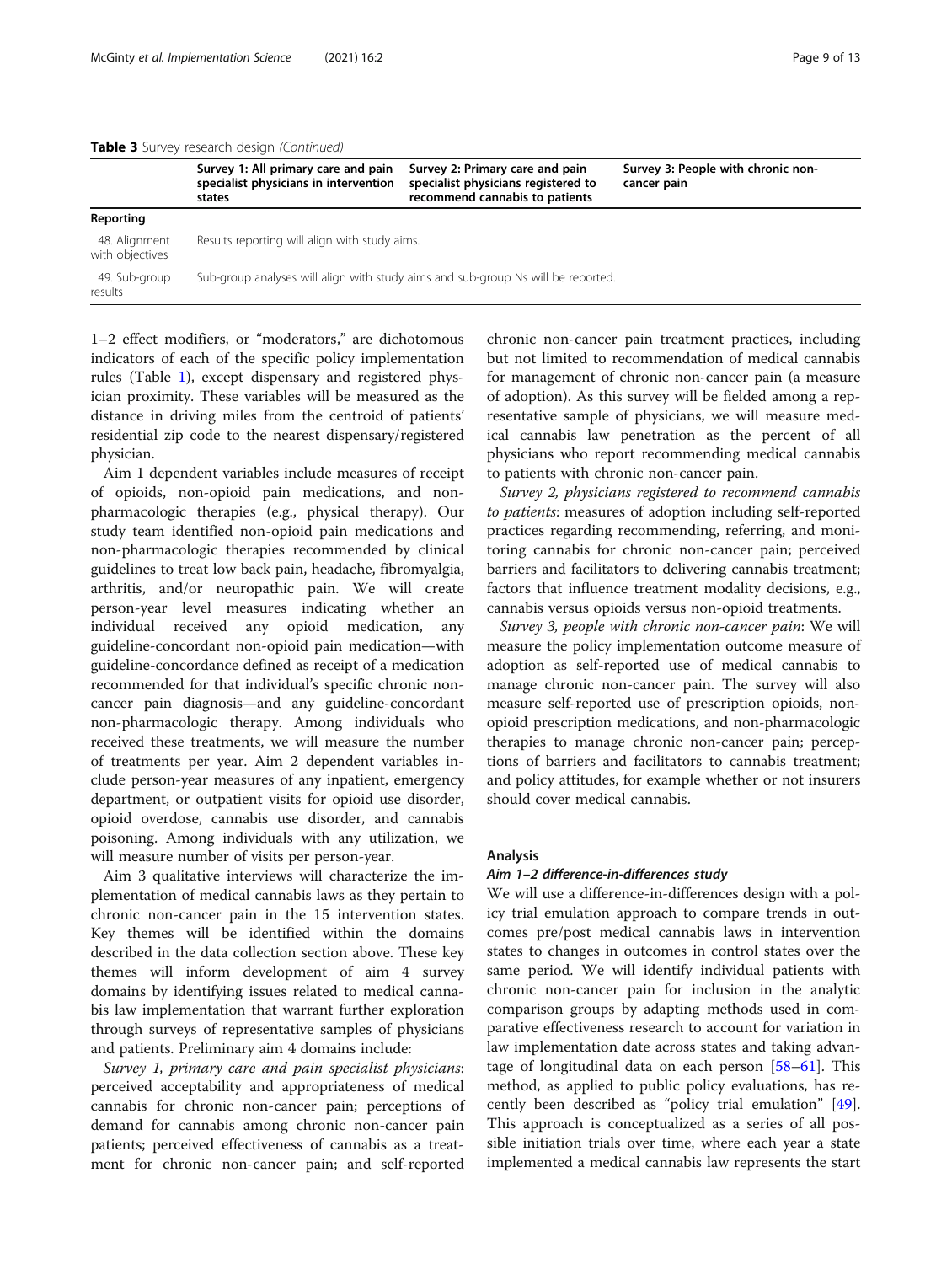of a new trial, and comparison individuals are selected relative to that start year; data across trials are pooled.

As noted in the study sample section above, each intervention state has its own 7-year study period and sample of individuals continuously enrolled during that 7-year period. For each intervention state, we will create a control group using the year of law implementation to define the "time zero": individuals in states without medical cannabis laws continuously enrolled during a given intervention state's 7-year study period will be weighted by fitting a model predicting the probability of living in the medical cannabis law state as a function of observed patient characteristics, measured before the law's implementation year. Individuals in intervention states receive a weight of 1 and comparison individuals receive a weight proportional to  $(1-p)/p$ , were  $p =$  probability of living in a medical cannabis law state. Comparison individuals in states with no medical cannabis laws can be used in multiple trials for intervention states implementing medical cannabis laws at different time points; variance estimation will account for those repeated observations and for the clustering of individuals over time and within states [[62,](#page-12-0) [63\]](#page-12-0).

We will use a flexible regression framework, fit in the weighted sample, to evaluate medical cannabis laws' effects on outcomes. Consider Y any of the outcome measures,  $f(\cdot)$  a function to transform Y (e.g., logit), law an indicator for the intervention group, and Post an indicator of whether the observation is "post" medical cannabis law adoption. The basic difference-indifferences model is: (1)  $f(Y) = \alpha + \beta 1$ Law + γ2Post + δlaw\*post + ε. δ is the coefficient of interest: the effect of exposure to a state medical cannabis law on outcome Y. In addition to main models estimating the average effects of state medical cannabis laws over the entire post-law period, we will separately estimate effects for years 1–4 post-law by allowing  $\delta$  to vary by year postimplementation. Effect modification will be measured with a three-way interaction between law, post, and the modifier (as well as all two-way interactions of those 3 variables). While aim 3–4 measures of policy implementation outcomes are primarily designed to support interpretation of aim 1–2 model results, we will explore the possibility of including state-level implementation outcome measures (e.g., the proportion of physicians in a given state in the aim 4 survey sample who report recommending cannabis for chronic non-cancer pain, a measure of penetration) as effect modifiers in aim 1–2 analyses.

#### Aim 3 qualitative analysis

After each interview, the interviewer will create a summary memo to help identify preliminary themes within the data. Interview transcripts will be analyzed using a staged approach, starting with general coding and then including more specific codes as data analysis proceeds and researchers develop and refine a working model for the relationships within the data. The study team will create an initial codebook based on the research questions and summary notes from interviews. The codebook will be refined through input from the study's advisory board. Then, two coders will pilot the codebook using a randomly selected sub-sample of transcripts. Discrepancies between the two coders will be resolved through a discussion and consensus process with the full study team. If additional themes emerge during the pilot phase, they will be added to the codebook. In the case of significant disagreements, we will solicit additional review from the advisory board. The finalized codebook will be applied to all transcripts. Qualitative research software will be used to organize text segments, first descriptively and then by themes and sub-themes. See Table [2](#page-5-0) for more details.

#### Aim 4 survey analysis

All analyses will incorporate sampling weights adjusting for known sampling deviations and survey nonresponse. We will calculate the proportion, with 95% confidence intervals, of respondents endorsing each survey item response option. Statistical significance of potential subgroup comparisons, for example planned comparisons of survey responses among respondents living in states with differing medical cannabis policy implementation rules, will be assessed using chi-square tests. See Table [3](#page-7-0) for more details.

#### **Discussion**

Triangulation of the results of an econometric policy evaluation, qualitative interviews with key state medical cannabis law implementation leaders, and surveys of physicians who treat and patients who experience chronic non-cancer pain strengthens our ability to make causal inferences about the effects of state medical cannabis laws on treatment of chronic non-cancer pain, opioid use disorder and overdose, and cannabis use disorder and poisoning. This study design overcomes methodological limitations of existing ecological studies using aggregate state-level data.

A primary contribution of our study is consideration of how medical cannabis policy implementation rules influence outcomes. Policy implementation is often a "black box" in quantitative policy evaluations, despite its considerable influence on whether and how a policy affects outcomes and high relevance to decision-makers. In the context of state medical cannabis laws, we currently operate in an environment where US states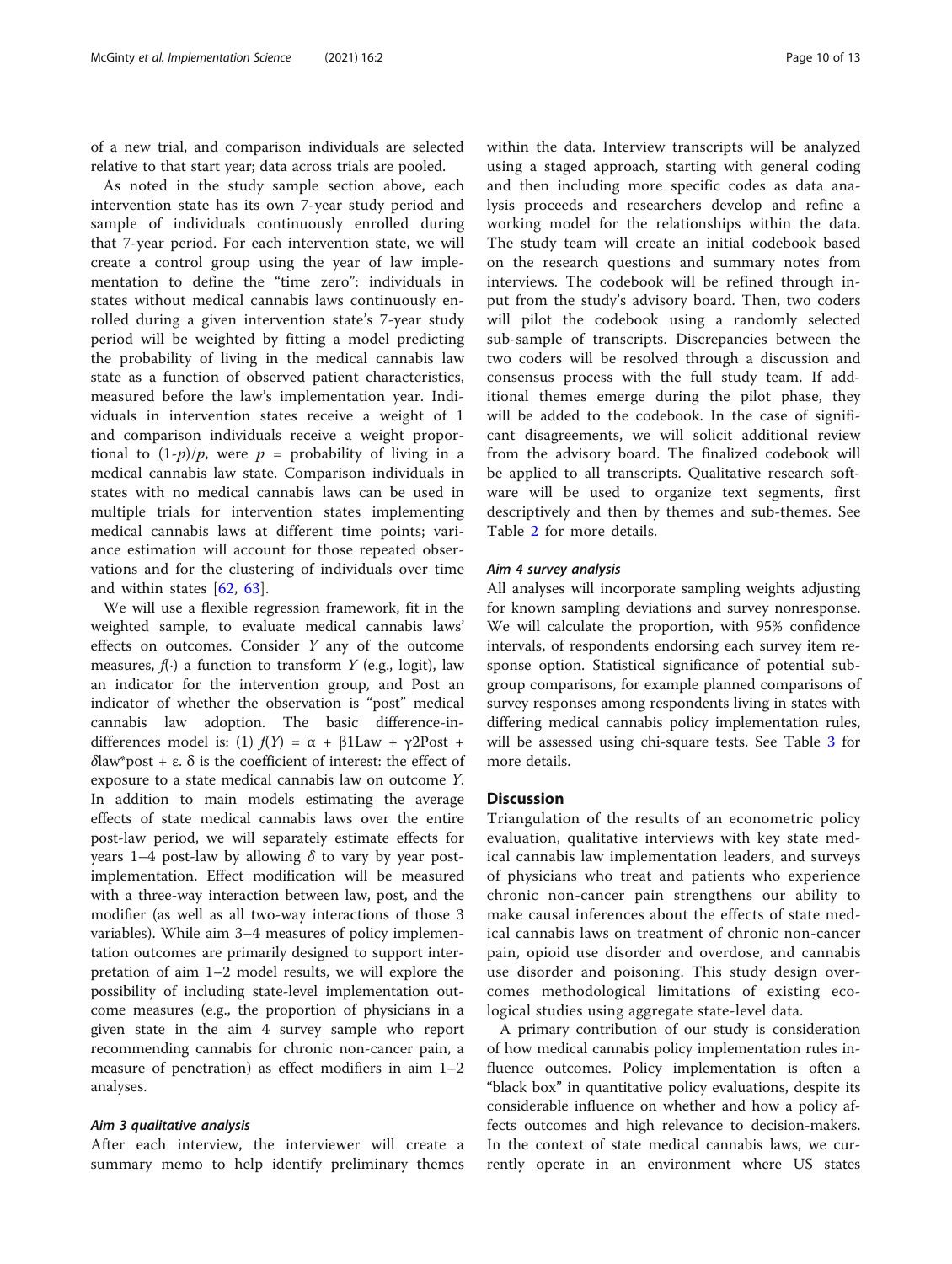<span id="page-10-0"></span>without medical cannabis laws are considering enacting such laws and decision-makers in the 33 US states and Washington, D.C., with medical cannabis laws are considering amendments to the rules of their existing laws. This study is designed to improve upon traditional quantitative state policy evaluations, which yield information about the average effects of a given type of state law across states with varying implementation rules, to produce actionable information about the degree to which specific policy implementation rules affect outcomes.

Most extant policy implementation research has focused on strategies for enacting evidence-based policy [\[19](#page-11-0)–[26\]](#page-11-0). This study exemplifies one approach for studying the implementation of enacted public policies, using quantitative and qualitative measures of implementation outcomes, such as acceptability and adoption, to inform interpretation of a quantitative econometric study examining policy effects on patient outcomes. Triangulating policy implementation outcomes with findings regarding the policy's effects on patient outcomes strengthens the ability to make accurate inferences about medical cannabis laws' effects on outcomes among patients with chronic noncancer pain. In the absence of robust implementation, medical cannabis laws are unlikely to drive significant changes in the treatment of chronic non-cancer pain. Our study has several limitations. The aim 1–2 administrative claims data do not capture recommended chronic non-cancer pain therapies not covered by insurance, like yoga. The claims-based measures cannot differentiate between the dose and types of cannabis used by patients with cannabis use disorder or poisoning, and the ICD codes used to identify cannabis poisoning do not distinguish between synthetic and natural cannabis. Some patients with chronic noncancer pain transition from opioids prescribed by a physician to illicit opioids, but our data does not capture measures of illicit opioid use. The subgroup of individuals in the aim 4 survey who use medical cannabis to manage their chronic non-cancer pain is expected to be small, limiting our ability to characterize attitudes and reported practices in this group.

While some policymakers and advocates have promoted state medical cannabis laws as a solution to the opioid epidemic on the premise that individuals with chronic non-cancer pain may substitute cannabis in place of opioids for pain management [\[64](#page-12-0), [65](#page-12-0)], rigorous evidence is lacking. Our study uses a mixedmethods approach to study whether and how implementation of medical cannabis laws influences receipt of opioid and non-opioid treatment, as well as adverse opioid- and cannabis-related outcomes, among patients with chronic non-cancer pain.

#### Acknowledgements

Not applicable.

#### Authors' contributions

EEM, KNT, CLB, MCB, LR, and EAS contributed to the overall design of the study. EEM led overall design as study PI; EEM and EAS led design of the statistical methods; EEM and CB led design of the survey methods; EEM, KNT, and LR led design of the qualitative methods; and MCB led design of all clinical aspects of the study. EEM drafted the protocol manuscript; KNT, CLB, MCB, LR, and EAS edited the manuscript; and all authors approved the final version for publication.

#### Funding

This study is supported by the National Institute on Drug Abuse (NIDA) grant number R01DA49789.

#### Availability of data and materials

Please contact the authors for data requests.

#### Ethics approval and consent to participate

Approval for consent to participate was waived as this mixed-methods study uses secondary data and qualitative interviews with professionals to collect non-sensitive information about their work. This study was approved by the Johns Hopkins Bloomberg School of Public Health Institutional Review Board (reference number IRB #12536).

#### Consent for publication Not applicable.

#### Competing interests

Dr. Bicket reports personal fees and other from Axial Healthcare and personal fees from Alosa outside the submitted work.

#### Author details

<sup>1</sup>Baltimore, USA. <sup>2</sup>Ann Arbor, USA.

#### Received: 14 November 2020 Accepted: 4 December 2020 Published online: 07 January 2021

#### References

- 1. Interagency Pain Research Coordinating Committee. National Pain Strategy: a comprehensive population health-level strategy for pain. Washington, DC: Department of Health and Human Services; 2015.
- 2. Dahlhamer J, Lucas J, Zelaya C, et al. Prevalence of chronic pain and highimpact chronic pain among adults—United States, 2016. Morb Mortal Wkly Rep. 2018;67:1001.
- 3. National Academies of Sciences E, Medicine. Pain management and the opioid epidemic: balancing societal and individual benefits and risks of prescription opioid use. Washington, D.C.: National Academies Press; 2017.
- 4. Mücke M, Phillips T, Radbruch L, Petzke F, Häuser W. Cannabis-based medicines for chronic neuropathic pain in adults. Cochrane Database Syst Rev. Hoboken: Wiley; 2018.
- 5. Dowell D, Haegerich TM, Chou R. CDC guideline for prescribing opioids for chronic pain—United States, 2016. JAMA. 2016;315:1624–45.
- 6. Volkow ND, McLellan AT. Opioid abuse in chronic pain--misconceptions and mitigation strategies. N Engl J Med. 2016;374:1253–63.
- 7. Hootman JM, Cisternas M, Murphy L, Losby J. Prevalence and trends in prescribed opioid use among US adults with arthritis, 2008-2013, medical expenditure panel survey. In: Arthritis & Rheumatology. HOBOKEN: WILEY; 2016.
- 8. Shah A, Hayes CJ, Lakkad M, Martin BC. Impact of medical marijuana legalization on opioid use, chronic opioid use, and high-risk opioid use. J Gen Intern Med. 2019;34:1419–26.
- 9. Raji MA, Abara NO, Salameh H, Westra JR, Kuo Y-F. Association between cannabis laws and opioid prescriptions among privately insured adults in the US. Prev Med. 2019;125:62–8.
- 10. Bradford AC, Bradford WD, Abraham A, Adams GB. Association between US state medical cannabis laws and opioid prescribing in the Medicare part D population. JAMA Intern Med. 2018;178(5):667–72.
- 11. Bradford AC, Bradford WD. Medical marijuana laws reduce prescription medication use in Medicare part D. Health Aff. 2016;35:1230–6.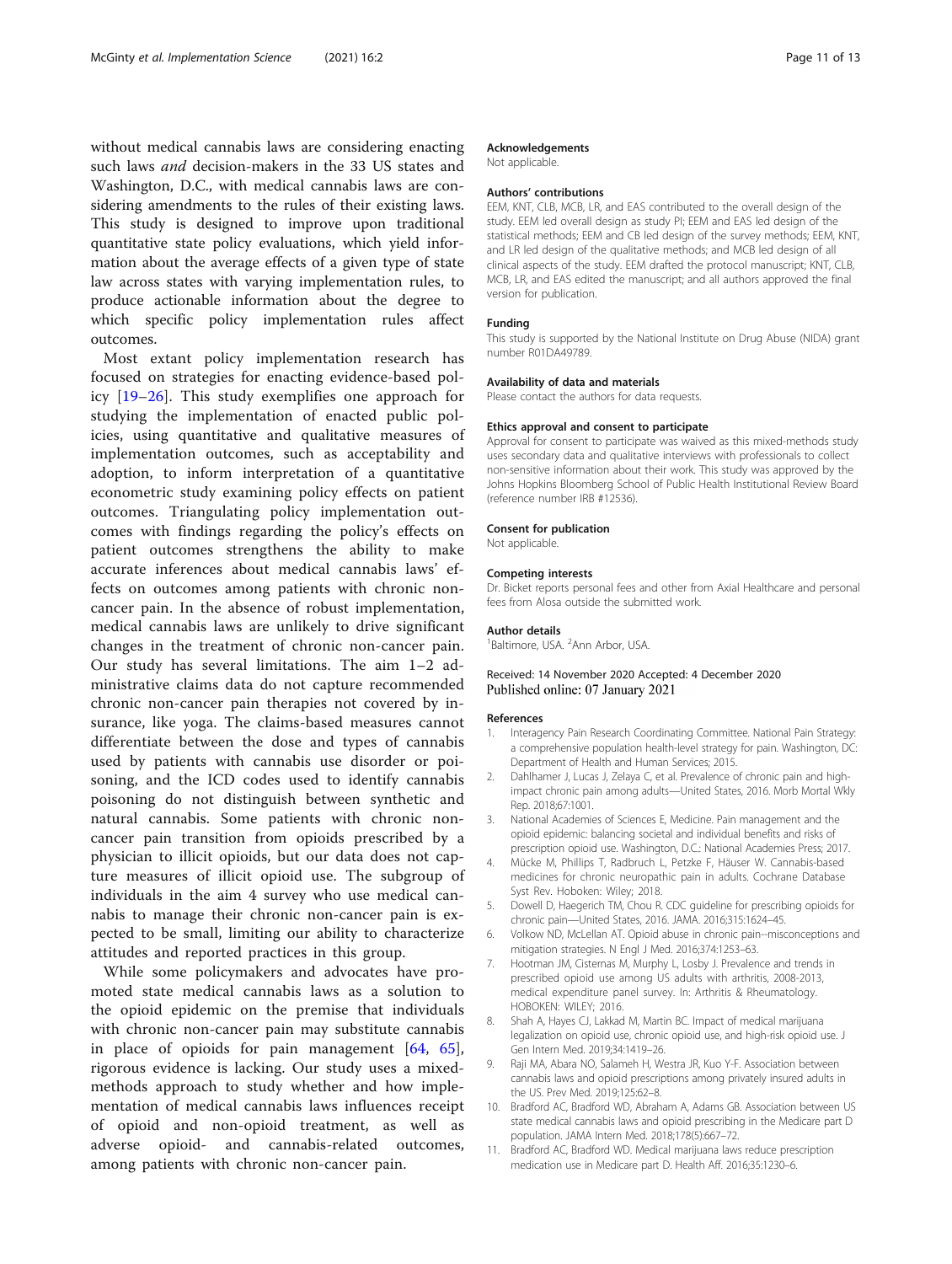- <span id="page-11-0"></span>12. Wen H, Hockenberry JM. Association of medical and adult-use marijuana laws with opioid prescribing for Medicaid enrollees. JAMA Intern Med. 2018; 178:673–9.
- 13. Liang D, Bao Y, Wallace M, Grant I, Shi Y. Medical cannabis legalization and opioid prescriptions: evidence on US Medicaid enrollees during 1993–2014. Addiction. 2018;113:2060–70.
- 14. Bradford AC, Bradford WD. Medical marijuana laws may be associated with a decline in the number of prescriptions for Medicaid enrollees. Health Aff. 2017;36:945–51.
- 15. Powell D, Pacula RL, Jacobson M. Do medical marijuana laws reduce addictions and deaths related to pain killers? J Health Econ. 2018;58:29–42.
- 16. Bachhuber MA, Saloner B, Cunningham CO, Barry CL. Medical cannabis laws and opioid analgesic overdose mortality in the United States, 1999-2010. JAMA Intern Med. 2014;174:1668–73.
- 17. Shover CL, Davis CS, Gordon SC, Humphreys K. Association between medical cannabis laws and opioid overdose mortality has reversed over time. Proc Natl Acad Sci. 2019;116:12624–6.
- 18. Segura LE, Mauro CM, Levy NS, et al. Association of US medical marijuana laws with nonmedical prescription opioid use and prescription opioid use disorder. JAMA Netw Open. 2019;2:e197216–e.
- 19. Lavis JN, Oxman AD, Moynihan R, Paulsen EJ. Evidence-informed health policy 1–synthesis of findings from a multi-method study of organizations that support the use of research evidence. Implement Sci. 2008;3:53.
- 20. Lewin S, Oxman AD, Lavis JN, Fretheim A. SUPPORT tools for evidenceinformed health policymaking (STP) 8: deciding how much confidence to place in a systematic review. Health Res Policy Syst. 2009;7 Suppl 1:S8.
- 21. Nilsen P, Ståhl C, Roback K, Cairney P. Never the twain shall meet? a comparison of implementation science and policy implementation research. Implement Sci. 2013;8:63.
- 22. Gollust SE, Seymour JW, Pany MJ, Goss A, Meisel Z, Grande D. Mutual distrust: understanding and bridging the science to policy gap. Implement Sci. 2015;10:A48.
- 23. Evans BA, Snooks H, Howson H, Davies M. How hard can it be to include research evidence and evaluation in local health policy implementation? Results from a mixed methods study. Implement Sci. 2013;8:17.
- 24. Tso P, Culyer AJ, Brouwers M, Dobrow MJ. Developing a decision aid to guide public sector health policy decisions: a study protocol. Implement Sci. 2011;6:46.
- 25. Tubbs-Cooley HL, Lynn J. From research to policy: enhancing uptake of quality improvement methods in government contracts. Implement Sci. 2013;8:S8.
- 26. McGinty EE, Siddiqi S, Linden S, Horwitz J, Frattaroli S. Improving the use of evidence in public health policy development, enactment and implementation: a multiple-case study. Health Educ Res. 2019;34:129–44.
- 27. Pacula RL, Boustead AE, Hunt P. Words can be deceiving: a review of variation among legally effective medical marijuana laws in the United States. J Drug Policy Analysis. 2014;7:1–19.
- 28. Klieger SB, Gutman A, Allen L, Pacula RL, Ibrahim JK, Burris S. Mapping medical marijuana: state laws regulating patients, product safety, supply chains and dispensaries, 2017. Addiction. 2017;112:2206–16.
- 29. Williams AR, Olfson M, Kim JH, Martins SS, Kleber HD. Older, less regulated medical marijuana programs have much greater enrollment rates than newer 'medicalized'programs. Health Aff. 2016;35:480–8.
- 30. Anderson DM, Rees DI. The role of dispensaries: the devil is in the details. J Policy Anal Manage. 2014;33:235–40.
- 31. Shih RA, Rodriguez A, Parast L, et al. Associations between young adult marijuana outcomes and availability of medical marijuana dispensaries and storefront signage. Addiction. 2019;114:2162–70.
- 32. Proctor E, Silmere H, Raghavan R, et al. Outcomes for implementation research: conceptual distinctions, measurement challenges, and research agenda. Adm Policy Ment Health. 2011;38:65–76.
- 33. Allen P, Pilar M, Walsh-Bailey C, et al. Quantitative measures of health policy implementation determinants and outcomes: a systematic review. Implement Sci. 2020;15:47.
- 34. National Conference of State Legislatures. State medical marijuana Laws [http://www.ncslorg/research/health/state-medical-marijuana-lawsaspx;](http://www.ncslorg/research/health/state-medical-marijuana-lawsaspx) 2020.
- 35. National Institute on Drug Abuse. Prescription drug abuse policy systemhttp://www.pdapsorg/; 2020.
- 36. National Conference of State legislatures. Prescription drug monitoring programs[http://www.ncslorg/research/health/prescription-drug-monitoring](http://www.ncslorg/research/health/prescription-drug-monitoring-programs-postcardaspx)[programs-postcardaspx](http://www.ncslorg/research/health/prescription-drug-monitoring-programs-postcardaspx), Accessed 13 Dec 2019; 2019.
- 37. National Conference of State Legislatures. Prescribing policies: states confront opioid overdose epidemi[chttp://www.ncsl.org/research/health/](http://www.ncsl.org/research/health/prescribing-policies-states-confront-opioid-overdose-epidemicaspx) [prescribing-policies-states-confront-opioid-overdose-epidemicaspx,](http://www.ncsl.org/research/health/prescribing-policies-states-confront-opioid-overdose-epidemicaspx) Accessed 14 Jan 2019; 2018.
- 38. Haffajee RL, Jena AB, Weiner SG. Mandatory use of prescription drug monitoring programs. JAMA. 2015;313:891–2.
- 39. Dowell D, Zhang K, Noonan RK, Hockenberry JM. Mandatory provider review and pain clinic laws reduce the amounts of opioids prescribed and overdose death rates. Health Aff. 2016;35:1876–83.
- 40. Grecu AM, Dave DM, Saffer H. Mandatory access prescription drug monitoring programs and prescription drug abuse. J Policy Anal Manage. 2019;38(1):181–209.
- 41. Schuchat A, Houry D, Guy GP Jr. New data on opioid use and prescribing in the United States. JAMA. 2017;318:425–6.
- 42. Bao Y, Pan Y, Taylor A, et al. Prescription drug monitoring programs are associated with sustained reductions in opioid prescribing by physicians. Health Aff. 2016;35:1045–51.
- 43. Wen H, Schackman BR, Aden B, Bao Y. States with prescription drug monitoring mandates saw a reduction in opioids prescribed to Medicaid enrollees. Health Aff. 2017;36:733–41.
- 44. Kennedy-Hendricks A, Richey M, McGinty EE, Stuart EA, Barry CL, Webster DW. Opioid overdose deaths and Florida's crackdown on pill mills. Am J Public Health. 2016;106:291–7.
- 45. Chang HY, Lyapustina T, Rutkow L, et al. Impact of prescription drug monitoring programs and pill mill laws on high-risk opioid prescribers: a comparative interrupted time series analysis. Drug Alcohol Depend. 2016;165:1–8.
- 46. Lyapustina T, Rutkow L, Chang HY, et al. Effect of a "pill mill" law on opioid prescribing and utilization: the case of Texas. Drug Alcohol Depend. 2016; 159:190–7.
- 47. Rutkow L, Chang HY, Daubresse M, Webster DW, Stuart EA, Alexander GC. Effect of Florida's prescription drug monitoring program and pill mill laws on opioid prescribing and use. JAMA Intern Med. 2015;175:1642–9.
- 48. Rutkow L, Vernick JS, Alexander GC. More states should regulate pain management clinics to promote public health. Am J Public Health. 2017;  $107.240 - 3$
- 49. Ben-Michael E, Feller A, Stuart EA. A trial emulation approach for policy evaluations with group-level longitudinal data. Epidemiology. 2020; In Press.
- 50. Creswell JW, Creswell JD. Research design: qualitative, quantitative, and mixed methods approaches. Newbury Park: Sage publications; 2017.
- 51. Chronic Conditions Data Warehouse. Medicare enrollment chart[shttps://](https://www.ccwdata.org/web/guest/medicare-charts/medicare-enrollment-charts) [www.ccwdata.org/web/guest/medicare-charts/medicare-enrollment-charts,](https://www.ccwdata.org/web/guest/medicare-charts/medicare-enrollment-charts) Accessed 14 Jan 2019; 2019.
- 52. Henry J, Kaiser Family Foundation. A dozen facts about Medicare advantage[https://www.kff.org/medicare/issue-brief/a-dozen-facts-about](https://www.kff.org/medicare/issue-brief/a-dozen-facts-about-medicare-advantage/)[medicare-advantage/](https://www.kff.org/medicare/issue-brief/a-dozen-facts-about-medicare-advantage/), Accessed 14 Jan 2019; 2018.
- 53. Booth A, Hannes K, Harden A, Noyes J, Harris J. COREQ (consolidated criteria for reporting qualitative studies); 2014.
- 54. Dillman DA, Smyth JD, Christian LM. Internet, phone, mail, and mixed-mode surveys: the tailored design method: John Wiley & Sons; 2014.
- 55. National Opinion Research Center (NORC) at the University of Chicago. Documentation for NORC's AmeriSpeak panel[http://tessexperiments.org/](http://tessexperiments.org/NORC%20AmeriSpeak%20Information%20for%20IRBs%202016%2010%2018.pdf) [NORC%20AmeriSpeak%20Information%20for%20IRBs%202016%2010%2018.](http://tessexperiments.org/NORC%20AmeriSpeak%20Information%20for%20IRBs%202016%2010%2018.pdf) [pdf](http://tessexperiments.org/NORC%20AmeriSpeak%20Information%20for%20IRBs%202016%2010%2018.pdf), Accessed 14 Jan 2019; 2019.
- 56. Bennett C, Khangura S, Brehaut JC, et al. Reporting guidelines for survey research: an analysis of published guidance and reporting practices. PLoS Med. 2011;8:e1001069.
- 57. Miles MB, Huberman AM. Qualitative data analysis: an expanded sourcebook. 2nd ed. Thousand Oaks: Sage Publications; 1994.
- 58. Hernán MA, Alonso A, Logan R, et al. Observational studies analyzed like randomized experiments: an application to postmenopausal hormone therapy and coronary heart disease. Epidimiology. 2008;19:766.
- 59. Danaei G, Rodríguez LAG, Cantero OF, Logan R, Hernán MA. Observational data for comparative effectiveness research: an emulation of randomised trials of statins and primary prevention of coronary heart disease. Stat Methods Med Res. 2013;22:70–96.
- 60. Schaubel DE, Wolfe RA, Port FK. A sequential stratification method for estimating the effect of a time-dependent experimental treatment in observational studies. Biometrics. 2006;62:910–7.
- 61. Kennedy EH, Taylor JM, Schaubel DE, Williams S. The effect of salvage therapy on survival in a longitudinal study with treatment by indication. Stat Med. 2010;29:2569–80.